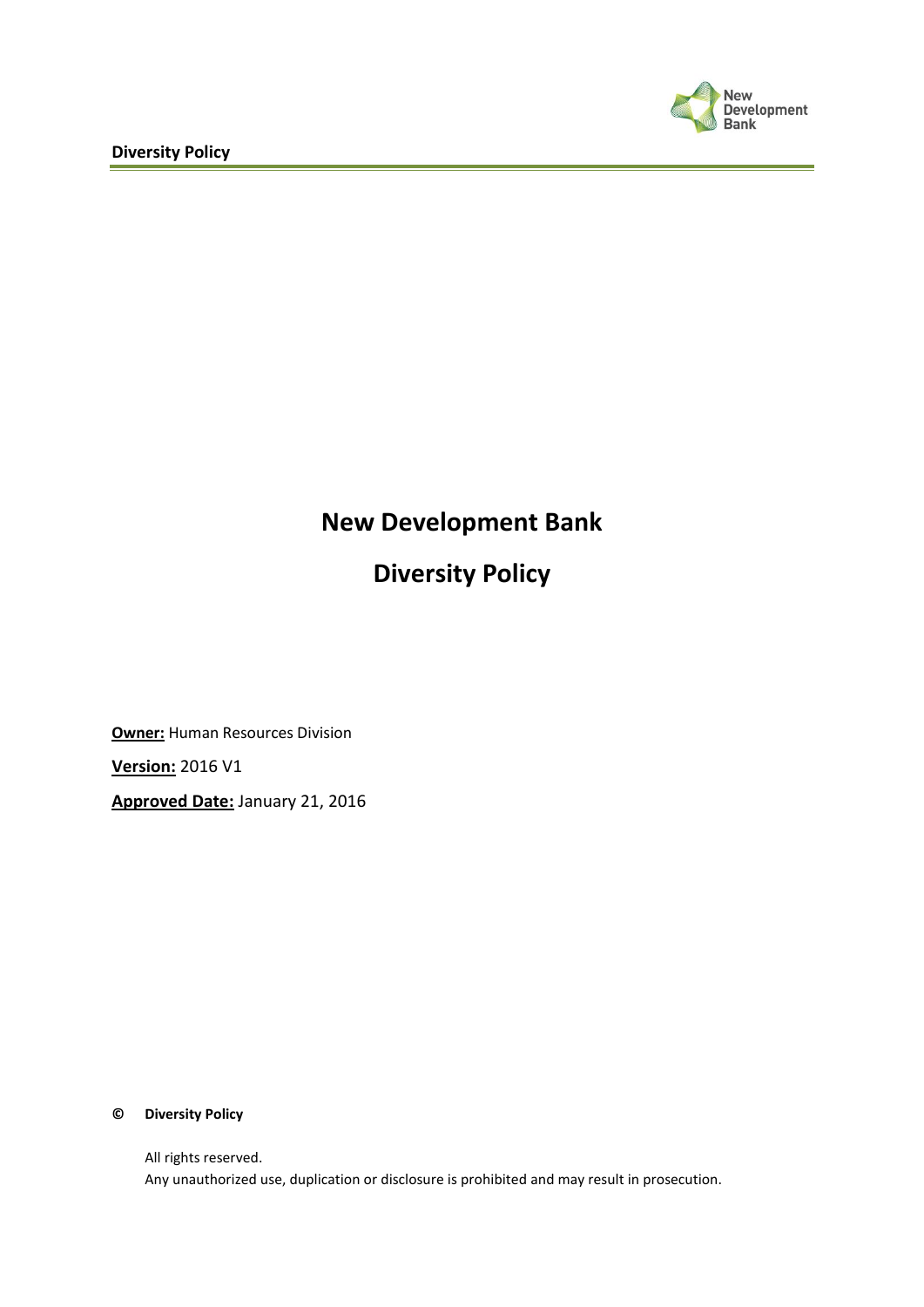

# **Diversity Policy**

# **Change Log**

| <b>Revision</b><br>Date                       | Chapter<br>revised | <b>Revision Details</b> |
|-----------------------------------------------|--------------------|-------------------------|
| $\lbrack \bullet \rbrack$<br>November<br>2016 |                    |                         |
|                                               |                    |                         |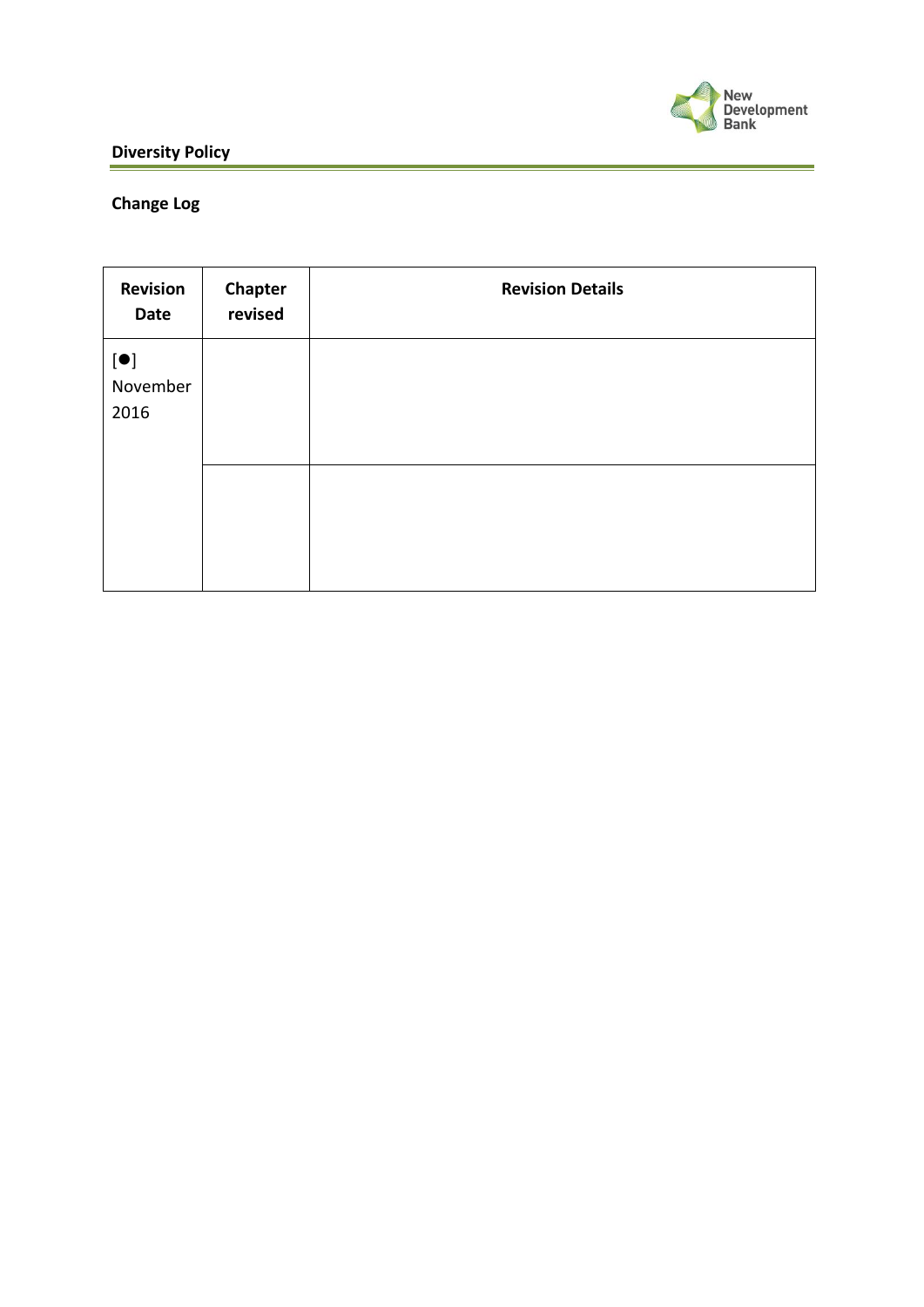

# **Table of Contents**

| 1.1 |  |  |  |
|-----|--|--|--|
| 1.2 |  |  |  |
| 1.3 |  |  |  |
|     |  |  |  |
| 2.1 |  |  |  |
| 2.2 |  |  |  |
|     |  |  |  |
|     |  |  |  |
|     |  |  |  |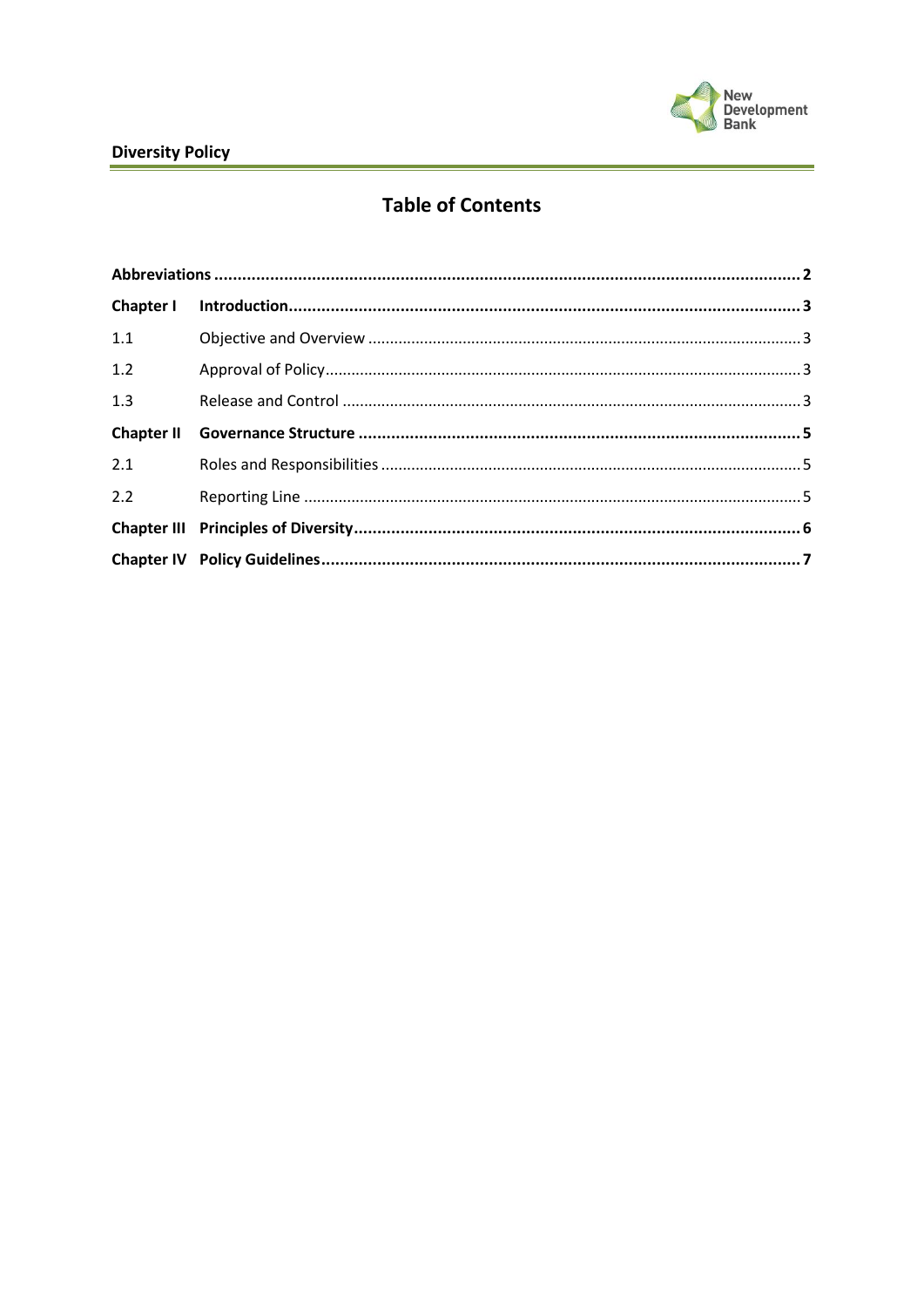#### <span id="page-3-0"></span>**Abbreviations**

| <b>Bank or NDB</b> | New Development Bank                     |
|--------------------|------------------------------------------|
| <b>BOD</b>         | The Board of Directors                   |
| <b>HRD</b>         | Human Resources Department               |
| <b>Policy</b>      | The Diversity Policy as set forth herein |
| <b>MDB</b>         | Multilateral Development Bank            |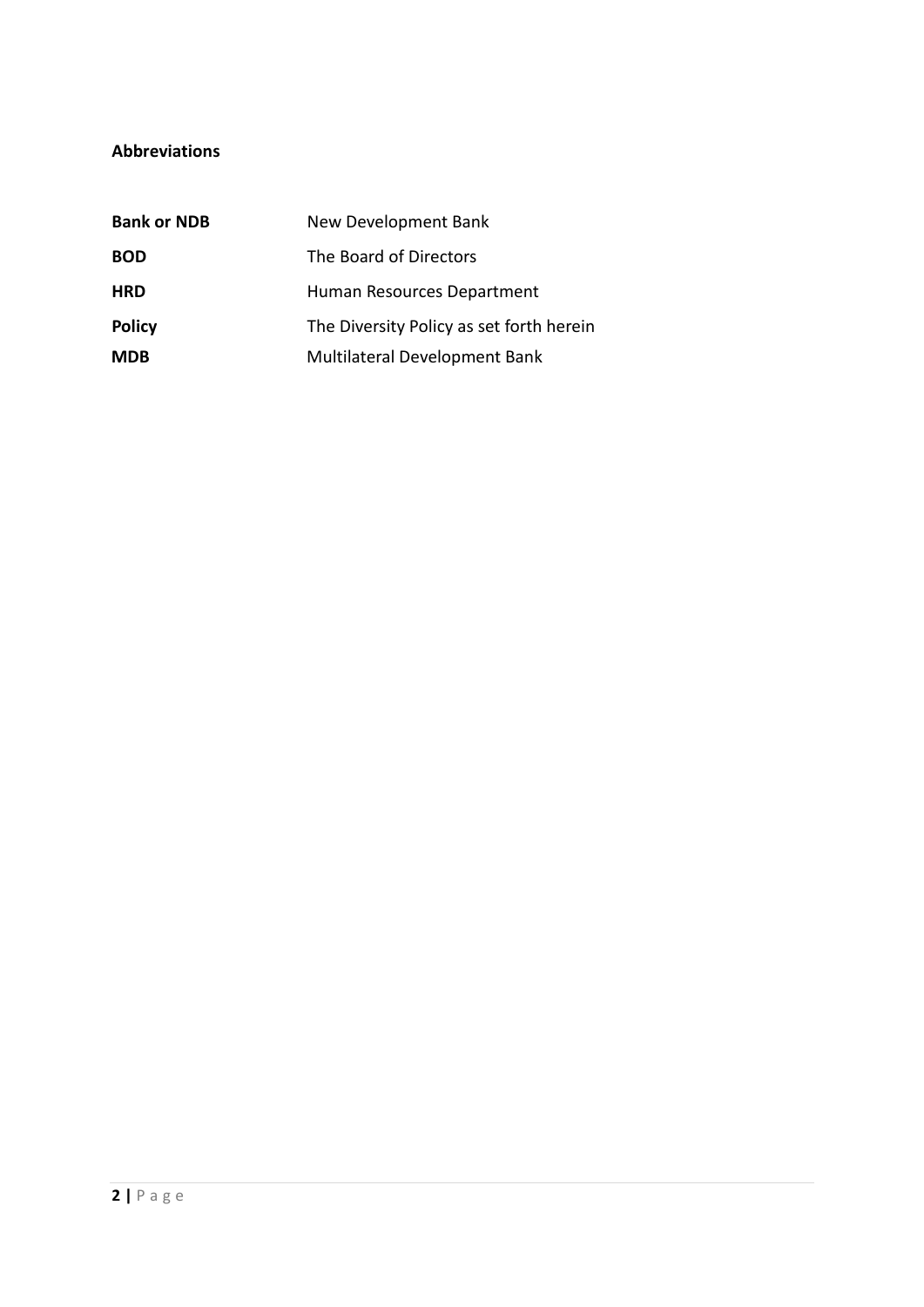#### <span id="page-4-0"></span>**Chapter I Introduction**

<span id="page-4-1"></span>1.1 Objective and Overview

New Development Bank ("Bank" or "NDB") has reviewed the relevant policies of the Multilateral Development Banks ("MDBs"). The MDBs do not have a specific diversity policy. The Bank has prepared this policy based on the understanding of the Bank. The Bank is committed to make reasonable efforts to ensure the success of diversity policy and its objectives.

This policy defines the diversity principles of the Bank and responsibilities for its implementation. This Policy will be applicable to all appointees including staff, consultants and interns of the Bank.

The main objectives of this Policy are as follows:

- to eliminate barriers and to prevent discrimination on grounds of race, gender, disability, sexual orientation, ethnicity, religion, and marital or family status in the workplace and to develop a work environment that promotes diversity without compromising merit;
- to contribute to the achievement of the Bank's business goals and client service delivery; and
- to establish a framework that requires all divisions/functions within the Bank to embrace the spirit of merit and diversity in the development of policies and programs that impact the delivery of Bank services.

#### <span id="page-4-2"></span>1.2 Approval of Policy

The Board of Directors ("BOD") approves this Policy, and amendment to it from time to time, in order to establish diversity and inclusion in the workplace.

#### <span id="page-4-3"></span>1.3 Release and Control

Authority

The Human Resources Department ("HRD") is responsible for drafting, reviewing and proposing amendments to the Policy, and the BOD or its Committee has the right to approve the draft of, and amendments to this Policy.

Version control and revision

In order to ensure the validity and application of this Policy, review is conducted at least on an annual basis, and as necessary to reflect any business environment changes or operational updates.

Ownership and release

This Policy is for internal use only and contains proprietary information of the Bank. When external auditors request to inspect this Policy for audit purpose,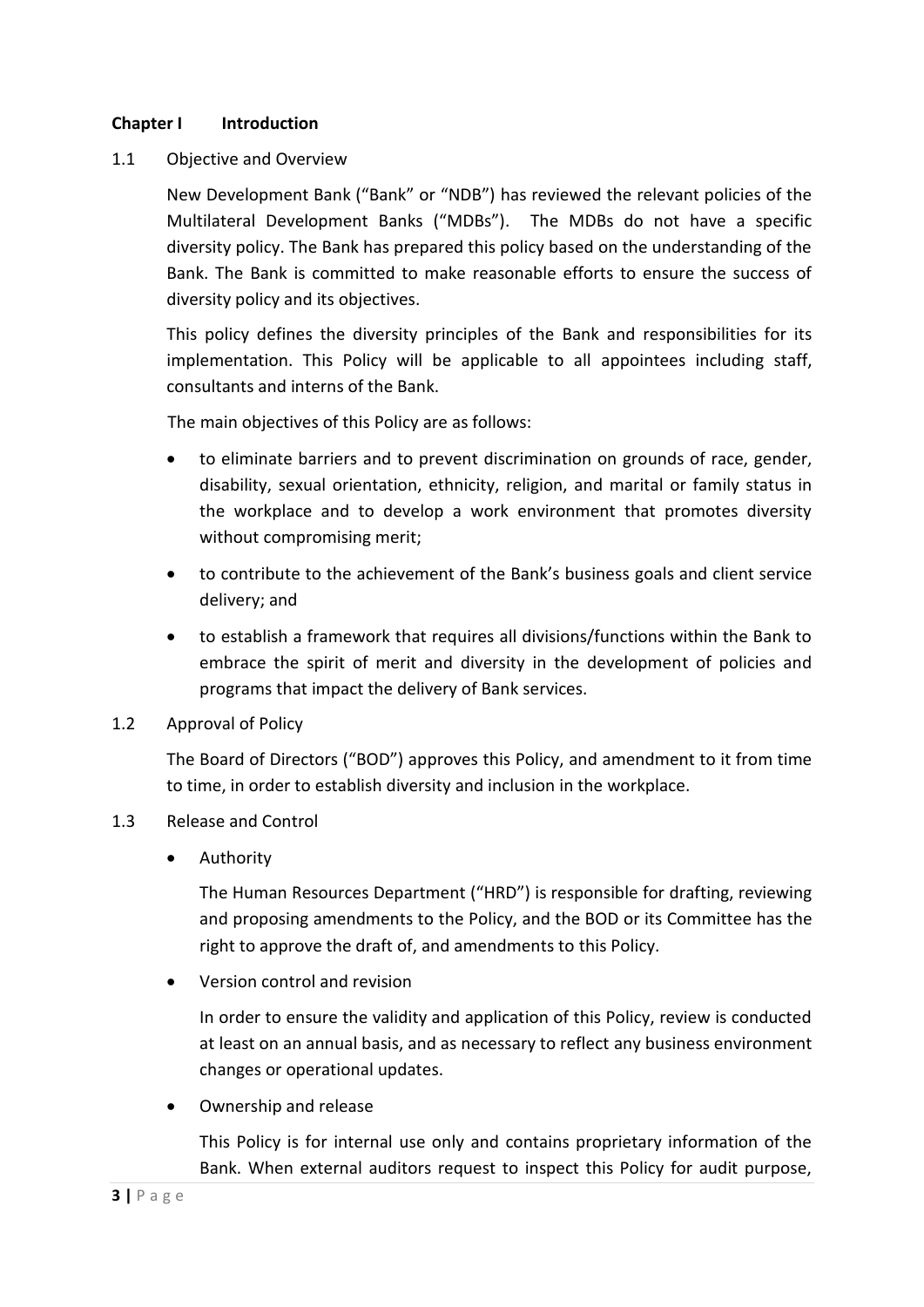the Bank submits this Policy for their inspection, provided that this Policy may not be copied without its express consent.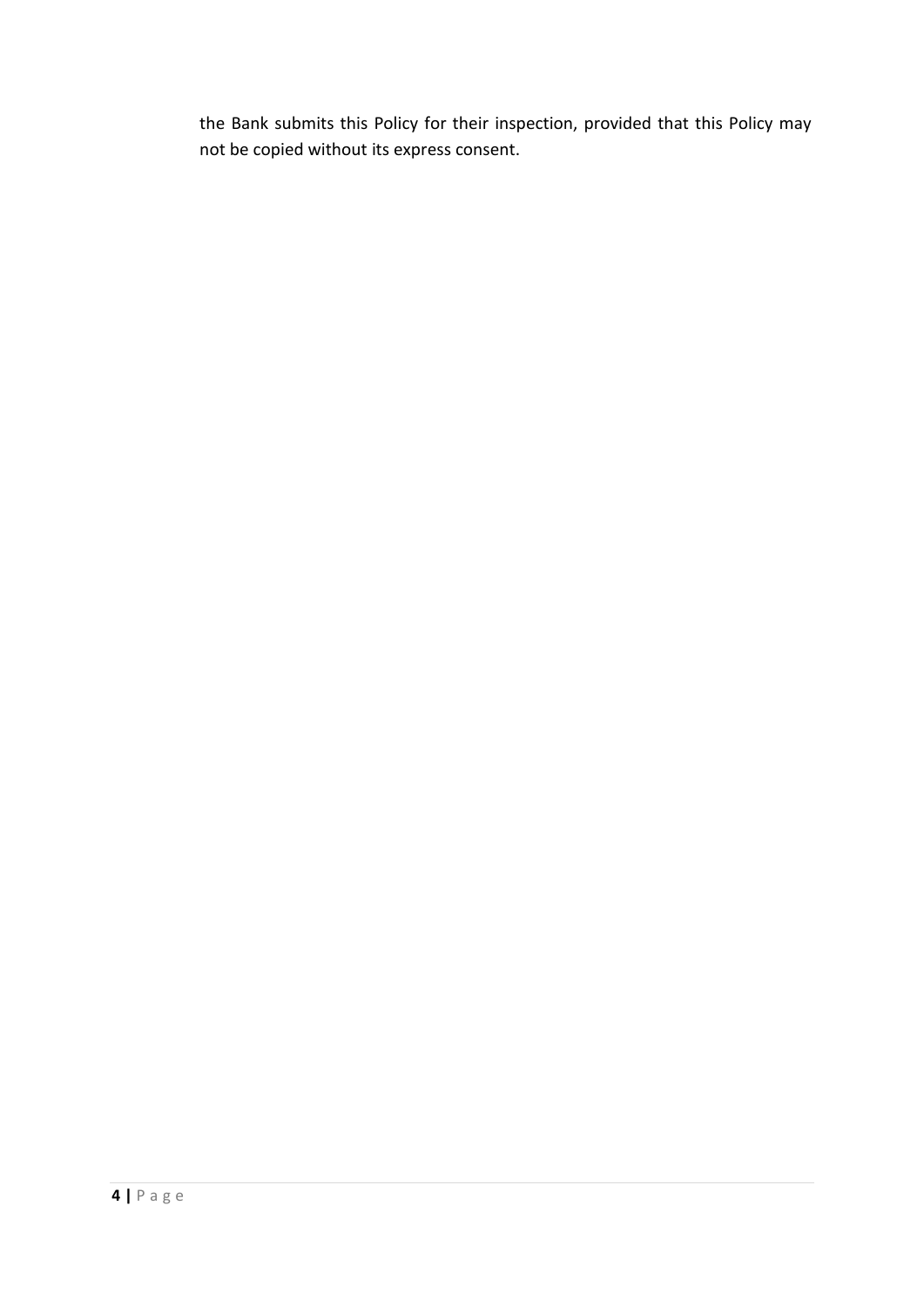#### <span id="page-6-0"></span>**Chapter II Governance Structure**

- <span id="page-6-1"></span>2.1 Roles and Responsibilities
- 2.1.1 BOD

As per Article 12 (a) of the Articles of Agreement, the BOD shall be responsible for the conduct of general operation of the Bank.

2.1.2 President and Vice Presidents

The President and Vice Presidents will be responsible to ensure adequate implementation of the policy under the direction of the BOD.

2.1.3 HRD

The HRD is responsible of the following:

- to prepare and on-going review of the Policy;
- to implement the Policy and apply it consistently across the Bank; and
- other responsibilities as authorized by the President or the designated Vice President from time to time when considered necessary.
- <span id="page-6-2"></span>2.2 Reporting Line

HRD reports to the designated Vice President responsible for HR division. The designated Vice President reports to the President, who reports to the BOD.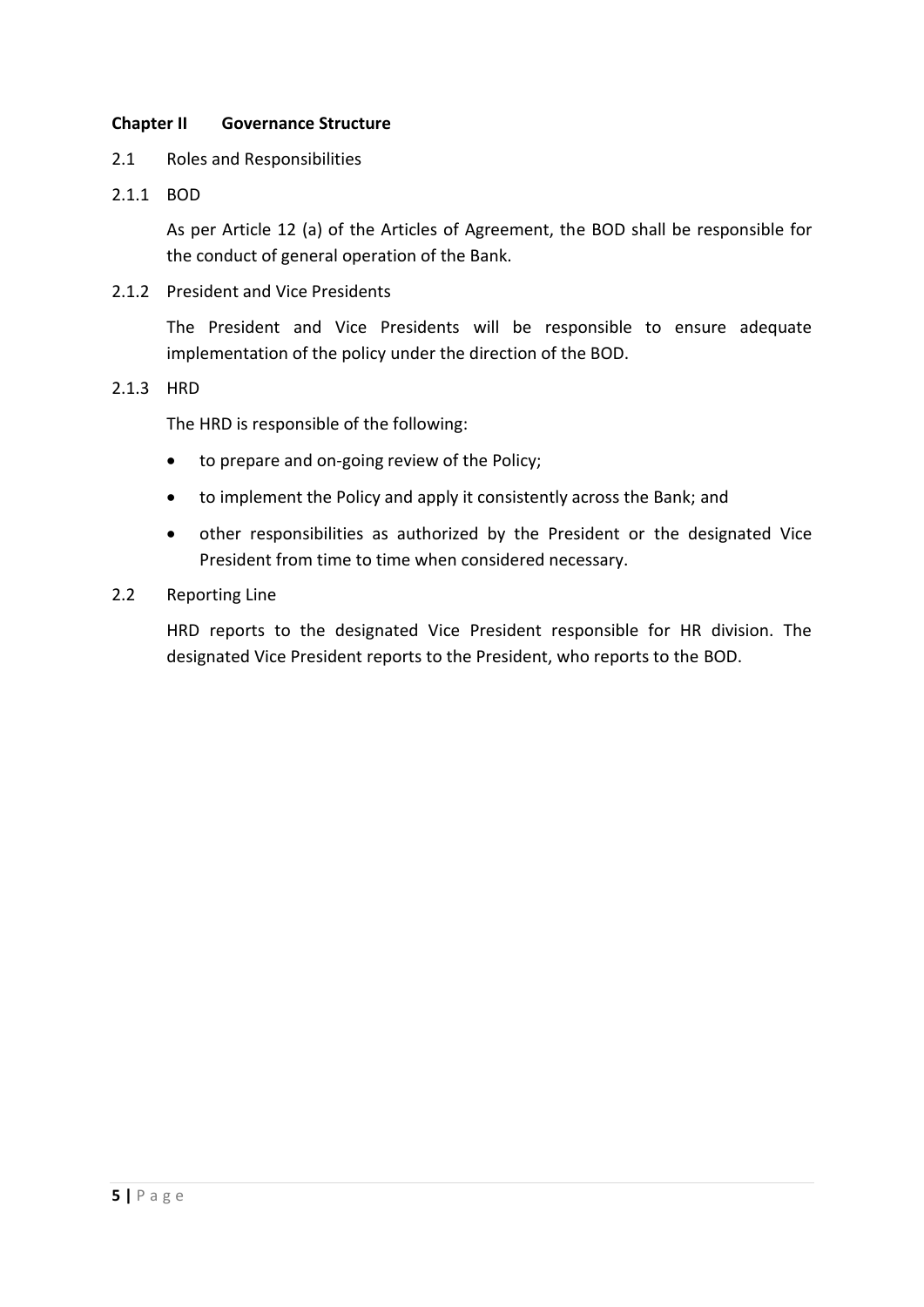### <span id="page-7-0"></span>**Chapter III Principles of Diversity**

The major principle of this Policy is to create an environment that respects people's dignity, ideas and beliefs, irrespective of their race, gender, disability, ethnicity, religion, sexual orientation and marital or family status.

Diversity is at the heart of how the Bank defines organizational and professional excellence.

The Bank is committed to establish diversity and inclusion in the workplace by providing a supportive work environment and corporate culture. The Bank's effectiveness depends on staff that brings a wide range of perspectives and competencies to collaborate globally with a diverse array of clients and partners. The Bank continuously searches around the member countries to identify and attract talented personnel with appropriate skills, technical competence, backgrounds, experiences, behaviour competence and perspectives. The Bank is committed to build a workforce based on merit which reflects the diverse population it serves, and establish an inclusive work environment where differences are both respected and valued. This inclusive approach enables all staff to contribute to the mission of the Bank and helps staff to achieve their full potential.

The Bank is an equal employment opportunity employer. The Bank is committed to providing equal opportunities throughout employment including in the recruitment, training and development of employees. The Bank does not condone any form of discrimination on grounds such as race, gender, disability, sexual orientation, ethnicity, religion and marital or family status.